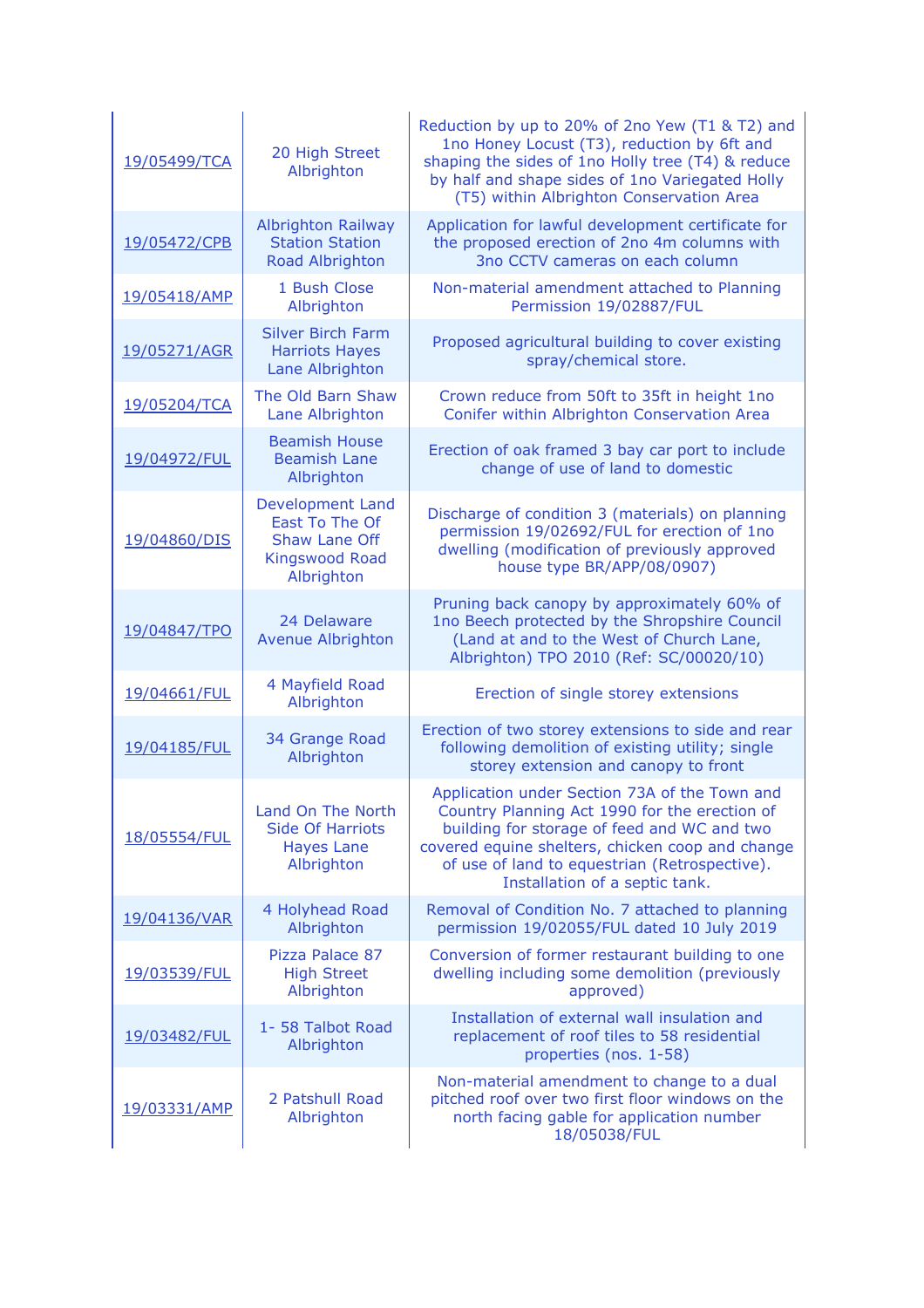| 19/03152/FUL | Land East Of<br><b>Beamish House</b><br><b>Beamish Lane</b><br>Albrighton                                | Use of land for the stationing of caravans for<br>residential purposes for 1No. gypsy pitch and<br>installation of septic tank                                              |
|--------------|----------------------------------------------------------------------------------------------------------|-----------------------------------------------------------------------------------------------------------------------------------------------------------------------------|
| 19/03156/FUL | <b>Land To The South</b><br>East Of The<br><b>Hawthorns Newport</b><br>Road Albrighton                   | Use of land for the stationing of caravan for<br>residential purposes for 1No. gypsy pitch                                                                                  |
| 19/03100/FUL | <b>Meere Barn</b><br><b>Newhouse Lane</b><br>Albrighton                                                  | Erection of detached garage following demolition<br>of existing garage and store                                                                                            |
| 19/02864/FUL | <b>Beamish</b><br>Farmhouse<br><b>Beamish Lane</b><br>Albrighton                                         | Erection of a single storey rear extension                                                                                                                                  |
| 19/02866/LBC | <b>Beamish</b><br>Farmhouse<br><b>Beamish Lane</b><br>Albrighton                                         | Alterations to three existing windows and works to<br>erect a single storey extension affecting a Grade<br><b>II Listed Building</b>                                        |
| 19/02884/FUL | 29 Bushfield Road<br>Albrighton                                                                          | Erection of single storey extensions to the front,<br>side and rear elevations following demolition of<br>the existing garage, front porch and flat roof side<br>extensions |
| 19/02887/FUL | 1 Bush Close<br>Albrighton                                                                               | Erection of single storey rear extensions and first<br>floor extensions to front and rear to inlcude<br>addition of pitched roof over garage.                               |
| 19/02785/REM | <b>Land To The East</b><br>Of Garridge Close<br>Albrighton                                               | Approval of reserved matters (appearance,<br>landscaping, layout, scale) pursuant to<br>14/03657/OUT for the erection of three residential<br>properties                    |
| 19/02756/FUL | 5 Cross Road<br>Albrighton                                                                               | Erection of a single storey rear extension following<br>removal of existing outbuilding                                                                                     |
| 19/02638/FUL | <b>Cloverleigh Shaw</b><br>Lane Albrighton                                                               | Erection of a single storey front extension and<br>widening of existing access                                                                                              |
| 19/02692/FUL | <b>Development Land</b><br>East To The Of<br><b>Shaw Lane Off</b><br><b>Kingswood Road</b><br>Albrighton | Erection of 1no dwelling (modification of<br>previously approved house type BR/APP/08/0907)                                                                                 |
| 19/02587/COU | First Floor Flat 79 -<br>81 High Street<br>Albrighton                                                    | Change of use of first floor from residential (C3)<br>to Pilates Studio (D2)                                                                                                |
| 19/02264/DIS | <b>18 Station Road</b><br>Albrighton                                                                     | Discharge of Conditions 3 (Materials) and 4 (Site<br>Investigation Report) associated with planning<br>application number 16/005466/FUL                                     |
| 19/01598/FUL | <b>NE Of Millfields</b><br>Farm High House<br>Lane Albrighton                                            | Demoltion of existing dwelling and construction of<br>replacement dwelling                                                                                                  |
| 19/02055/FUL | 4 Holyhead Road<br>Albrighton                                                                            | Siting of 3 holiday let cabins/caravans with full<br>disabled access to include change of use of land                                                                       |
| 19/01598/FUL | <b>Proposed Barn</b><br><b>Conversion NE Of</b>                                                          | Demoltion of existing dwelling and construction of<br>replacement dwelling                                                                                                  |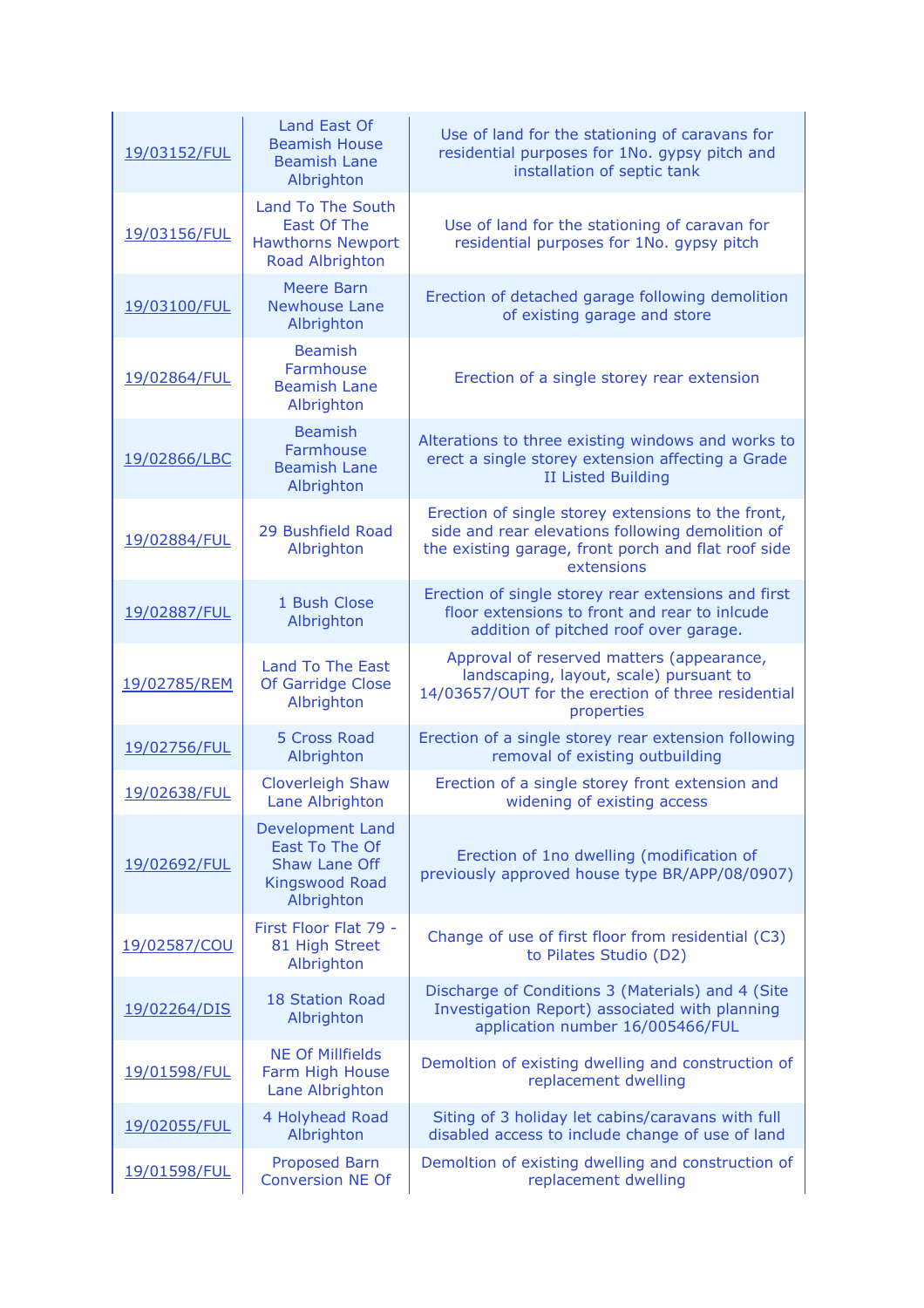|              | Millfields Farm High<br><b>House Lane</b><br>Albrighton                                                  |                                                                                                                                                                                                                        |
|--------------|----------------------------------------------------------------------------------------------------------|------------------------------------------------------------------------------------------------------------------------------------------------------------------------------------------------------------------------|
| 19/02020/AMP | Lea Manor<br>Albrighton                                                                                  | Amendments to planning permission<br>13/03521/FUL - increase in car parking spaces<br>from 13 to 19                                                                                                                    |
| 19/01917/AMP | <b>Development Land</b><br>East To The Of<br><b>Shaw Lane Off</b><br><b>Kingswood Road</b><br>Albrighton | Non-material amendment relating to planning<br>permission 15/02448/FUL - Residential<br>Development of 65 dwellings with access and<br>associated works (Amended Description)                                          |
| 19/01914/AMP | <b>Development Land</b><br>East To The Of<br><b>Shaw Lane Off</b><br><b>Kingswood Road</b><br>Albrighton | Non-material amendment relating to planning<br>permission 08/0907/OUT - Outline application<br>(including access) for residential development                                                                          |
| 19/01627/AMP | Proposed<br>Residential<br><b>Development Land</b><br>To The South Of<br>Albrighton                      | Non-material amendment relating to planning<br>permission 17/06131/FUL - Mixed residential<br>development of 13 dwellings; and associated<br>parking and amenity space                                                 |
| 19/01626/DIS | Proposed<br><b>Residential</b><br><b>Development Land</b><br>To The South Of<br>Albrighton               | Discharge of Condition 5 (external lighting) & 11<br>(bat & bird boxes) relating to planning permission<br>17/06131/FUL -Mixed residential development of<br>13 dwellings; and associated parking and amenity<br>space |
| 19/01278/FUL | <b>Albrighton Cricket</b><br><b>Club Cricket</b><br><b>Ground Kennel</b><br>Lane Albrighton              | Erection of extensions to and refurbishment of the<br>existing cricket pavilion                                                                                                                                        |
| 19/01602/AGR | <b>Silver Birch Farm</b><br><b>Harriots Hayes</b><br>Lane Albrighton                                     | Erection of agricultural building                                                                                                                                                                                      |
| 19/01568/FUL | <b>27A Station Road</b><br>Albrighton                                                                    | Erection of first floor side and single storey rear<br>extensions (resubmission of 18/05368/FUL)                                                                                                                       |
| 19/01199/FUL | 10 Delaware<br><b>Avenue Albrighton</b>                                                                  | Installation of rooflights, internal alterations and<br>associated works                                                                                                                                               |
| 19/01038/FUL | Development Land<br>To The East Of<br><b>Shaw Lane</b><br><b>Kingswood Road</b><br>Albrighton            | Construction of temporary vehicular access from<br>Kingswood Road to facilitate Phase 1 and 2a of<br>the residential development on Land East of Shaw<br>Lane.                                                         |
| 19/01052/HHE | <b>The Birches Cross</b><br>Road Albrighton                                                              | Erection of a single storey rear extension to<br>detached dwelling, dimensions 5.3 - 8 metres<br>beyond rear wall, 3 metres maximum height of<br>flat roof                                                             |
| 19/00935/TCA | <b>Greensleeves High</b><br><b>Street Albrighton</b>                                                     | Remove 1no Conifer hedge within Albrighton<br><b>Conservation Area</b>                                                                                                                                                 |
| 19/00878/FUL | 16 Brindley Close<br>Albrighton                                                                          | Erection of first floor extensions (to front and rear<br>elevations)                                                                                                                                                   |
| 19/00915/TPO | <b>Entrance Driveway</b><br><b>Vicarage Fields</b>                                                       | To crown raise lower limbs and deadwood 2No<br>Oak trees, remove 2 low branches overhanging                                                                                                                            |